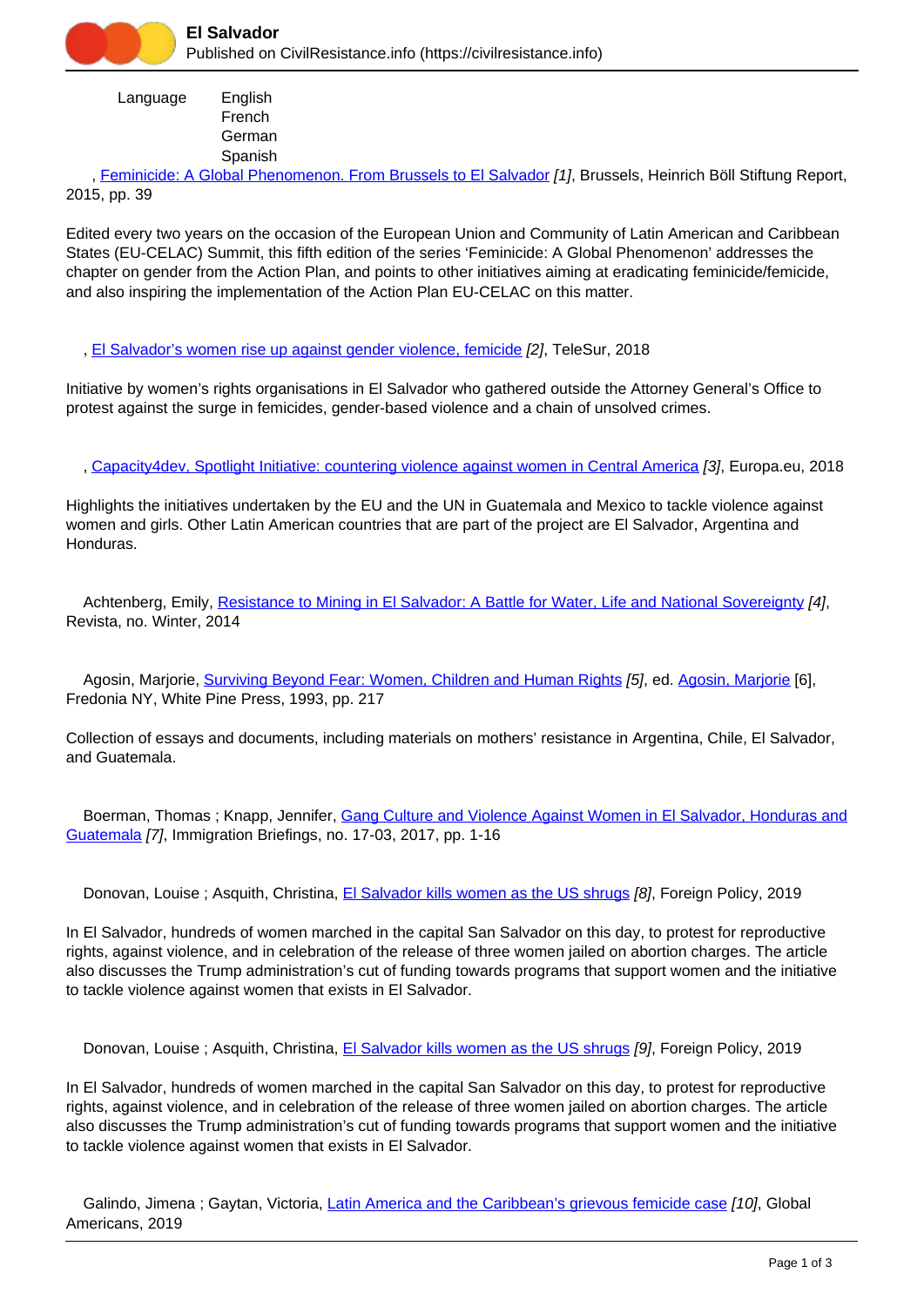

Highlights the evidence that in 32 countries in Latin America and the Caribbean at least 3,529 women were victims of femicide in 2018. According to the report by ECLAC, the five countries with the highest rates of femicide in Latin America are: El Salvador (6.8 femicides per 100,000 women), Honduras (5.1), Bolivia (2.3), Guatemala (2.0) and the Dominican Republic (1.9). In the Caribbean, Guyana leads with 8.8 femicides per 100,000 women, followed by Saint Lucia (4.4), Trinidad and Tobago (3.4), Barbados (3.4), and Belize (2.6).

 Gatehouse, Mike, [To end gender-based violence \(GBV\). Children Aid's campaign in Latin America and the](https://civilresistance.info/biblio-item/2018/end-gender-based-violence-gbv-children-aids-campaign-latin-america-and-caribbean) [Caribbean](https://civilresistance.info/biblio-item/2018/end-gender-based-violence-gbv-children-aids-campaign-latin-america-and-caribbean) [11], LAB, 2018

Report on grassroots initiatives promoted by Christian Aid and Latin America civil society aimed at developing a national system of data and statistics on violence against women in El Salvador. It also discusses women's deprivation of citizen rights in the Dominican Republic; the struggle of women defending their community in the Brazilian Amazon; the need to protect the rights of LGBTIQ people in Colombia; the need to enhance the participation of women in the labour market in Guatemala, and to tackle gender based violence and its legitimisation by the Church in Bolivia.

 Lynn, Stephen, [Women and Social Movements in Latin America: Power from Below](https://civilresistance.info/biblio-item/1997/women-and-social-movements-latin-america-power-below) [12], Austin TX, University of Texas Press, 1997, pp. 352

Covers six cases of grassroots activism in Mexico, El Salvador, Brazil and Chile, which use interviews with activists and provide histories of organizations and movements involved. The activists are concerned with economic and health issues, but also stress problems relating to contraception and abortion, rape and domestic violence.

 Nugent, Ciara, [Violence Against Women in El Salvador Is Driving Them to Suicide — Or to the U.S. Border](https://civilresistance.info/biblio-item/2019/violence-against-women-el-salvador-driving-them-suicide-or-us-border) [13], 2019

This long report explores the rate and consequences of femicide in El Salvador.

See also<https://www.theguardian.com/global-development/2018/jun/06/el-salvador-devastating-epidemic-femicide> [14] and [https://www.theguardian.com/global-development/2019/apr/17/teenage-girls-el-salvador-rising-sexual](https://www.theguardian.com/global-development/2019/apr/17/teenage-girls-el-salvador-rising-sexual-violence-report)[violence-report](https://www.theguardian.com/global-development/2019/apr/17/teenage-girls-el-salvador-rising-sexual-violence-report) [15]

 Oberman, Michelle, [Her Body, Our Laws: On the Front Lines of the Abortion War, from El Salvador to Oklahoma](https://civilresistance.info/biblio-item/2018/her-body-our-laws-front-lines-abortion-war-el-salvador-oklahoma) [16], Boston, Massachusetts, Beacon Press, 2018, pp. 192

Drawing on her years of research in El Salvador, legal scholar Michelle Oberman explores the consequences of criminalizing abortion. She then turns her attention to the United States, where the battle over abortion takes place, in her opinion, almost exclusively in legislatures and courtrooms. Focusing on Oklahoma, she interviews current and former legislators and activists, and shows how Americans voice their moral opposition to abortion by supporting laws that would restrict it. She challenges this approach to the law by highlighting the real life impact of laws and policies on motherhood and abortion on women.

Parkman, Patricia, [Nonviolent Insurrection in El Salvador](https://civilresistance.info/biblio-item/1988/nonviolent-insurrection-el-salvador) [17], Tucson, University of Arizona Press, 1988, pp. 168

**Source URL (retrieved on 03/07/2022 - 19:00):** https://civilresistance.info/bibliography/country/El%20Salvador

## **Links**

[1] https://civilresistance.info/biblio-item/2015/feminicide-global-phenomenon-brussels-el-salvador

[2] https://civilresistance.info/biblio-item/2018/el-salvadors-women-rise-against-gender-violence-femicide

[3] https://civilresistance.info/biblio-item/2018/capacity4dev-spotlight-initiative-countering-violence-against-women-